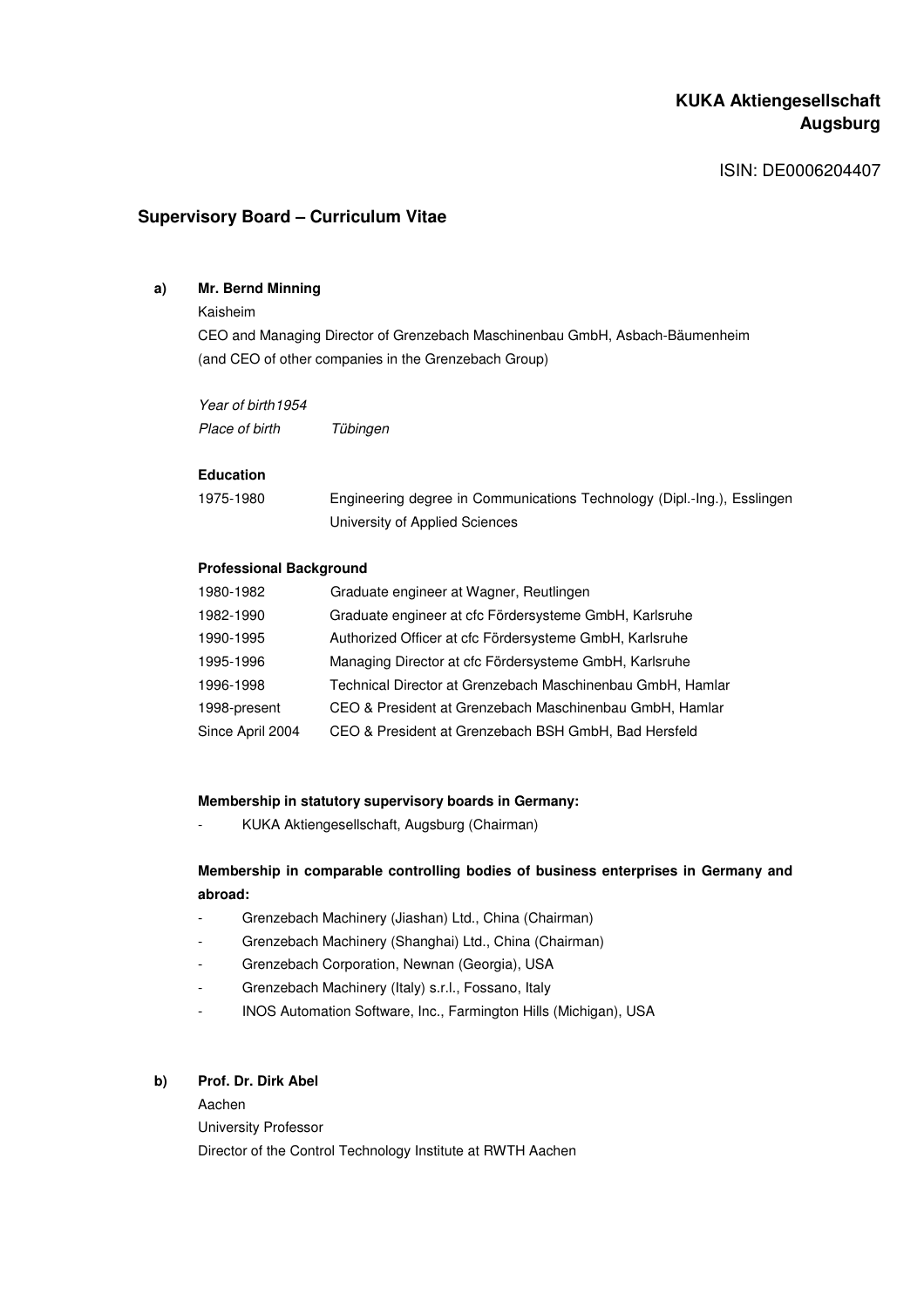Year of birth 1958

Place of birth Kotthausen / Oberbergischer Kreis

### **Education**

| 1979-1983 | Mechanical Engineering degree, RWTH Aachen University                |
|-----------|----------------------------------------------------------------------|
| 1983-1987 | Doctorate (Automation Technology), RWTH Aachen University            |
| 1987-1993 | Post-doctoral thesis (Automation Technology), RWTH Aachen University |

#### **Professional Background**

| 1983-1987  | Academic staff, RWTH Aachen University                                       |
|------------|------------------------------------------------------------------------------|
| 1987-1993  | Senior engineer, RWTH Aachen University                                      |
| 1987-1993  | Managing Director, Aachener Forsch.ges. Regelungstechnik                     |
| 1993-1998  | Systems Engineering Project Manager, Hoechst AG, Frankfurt am Main           |
| 1998-2001  | Managing Director, DBT Automation GmbH, Lünen                                |
| Since 2001 | University professor (C4) and Director of the Faculty and Institute of Auto- |
|            | matic Control, RWTH Aachen University                                        |
| Since 2009 | Member of the Supervisory Board of KUKA AG, Augsburg                         |
|            |                                                                              |

### **Membership in statutory supervisory boards in Germany:**

- KUKA Aktiengesellschaft, Augsburg

**Membership in comparable controlling bodies of business enterprises in Germany and abroad:** 

- ATC GmbH (Aldenhoven Testing Center of RWTH Aachen University), Aachen

# **c) Dr. Walter Bickel**

Munich

Management Consultant CEO of Alvarez & Marsal Deutschland GmbH, Munich Member of the European Executive Committee A&M Europe Holding Ltd., London, England

Year of birth 1959 Place of birth Essen

### **Education**

| $1985 - 1987$ | Scientific assistant of Professor Dr. Hans E. Büschgen at the University of |
|---------------|-----------------------------------------------------------------------------|
|               | Cologne                                                                     |
| 1988          | Awarded doctorate in economies (Dr.rer.pol.)                                |
| $1979 - 1985$ | Study of business management at the University of Cologne; awarded de-      |
|               | gree Dipl.-Kfm.                                                             |

# **Professional Background**

| 07/11-12/11   | Solon SE, CRO                               |
|---------------|---------------------------------------------|
| $2009 - 2010$ | KUKA Aktiengesellschaft, Augsburg COO       |
| Since 2008    | Alvarez & Marsal Deutschland GmbH; director |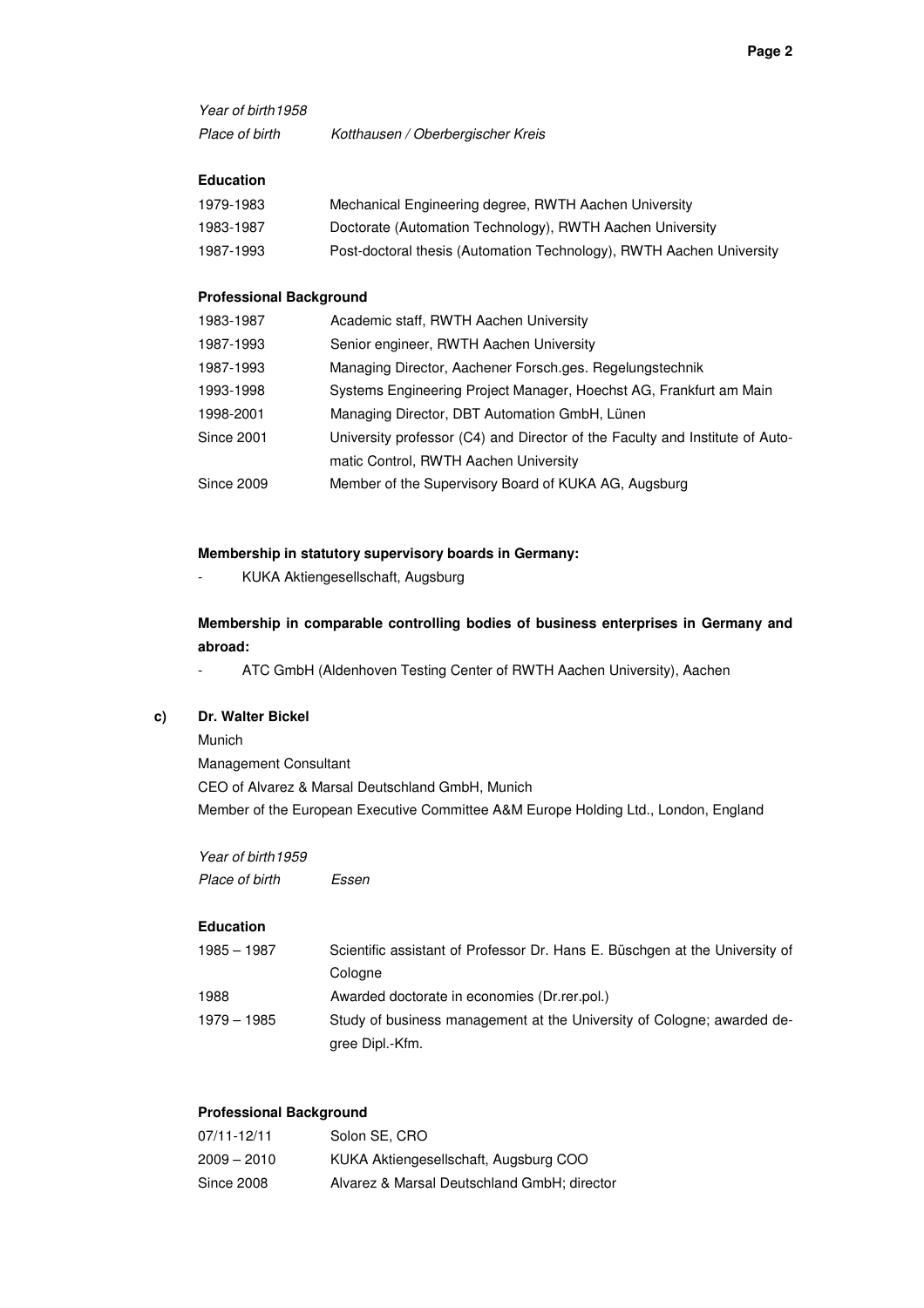|             | and member of the European Executive Management                              |
|-------------|------------------------------------------------------------------------------|
|             | Committee of Alvarez & Marsal Europe LLC                                     |
| 2008        | Kroll Talbot Hughes Deutschland GmbH; director and member of the             |
|             | Global Executive Committee of KTH                                            |
| 1999 – 2008 | Droege International; director and director of the Turnaround und Inter-     |
|             | imsmanagement GmbH                                                           |
| 1990 – 1998 | Deutsche Gesellschaft für Mittelstandsberatung GmbH, a joint venture         |
|             | between Deutsche Bank AG                                                     |
|             | and Roland Berger AG, later a subsidiary of Deutsche Bank AG; director       |
|             | and member of the top                                                        |
|             | management group at Deutsche Bank AG                                         |
| 1989 - 1990 | Associate lecturer at the Westphalian Banking Academy                        |
| 1988 - 1990 | West Consult, Westdeutsche Consulting GmbH, a subsidiary of West LB;         |
|             | head of the Turnaround and Efficiency Competence Centre                      |
| 1987 - 1988 | Dr. Benölken & Partner, a consultancy specialising in the financial services |
|             | industry; project manager                                                    |
|             |                                                                              |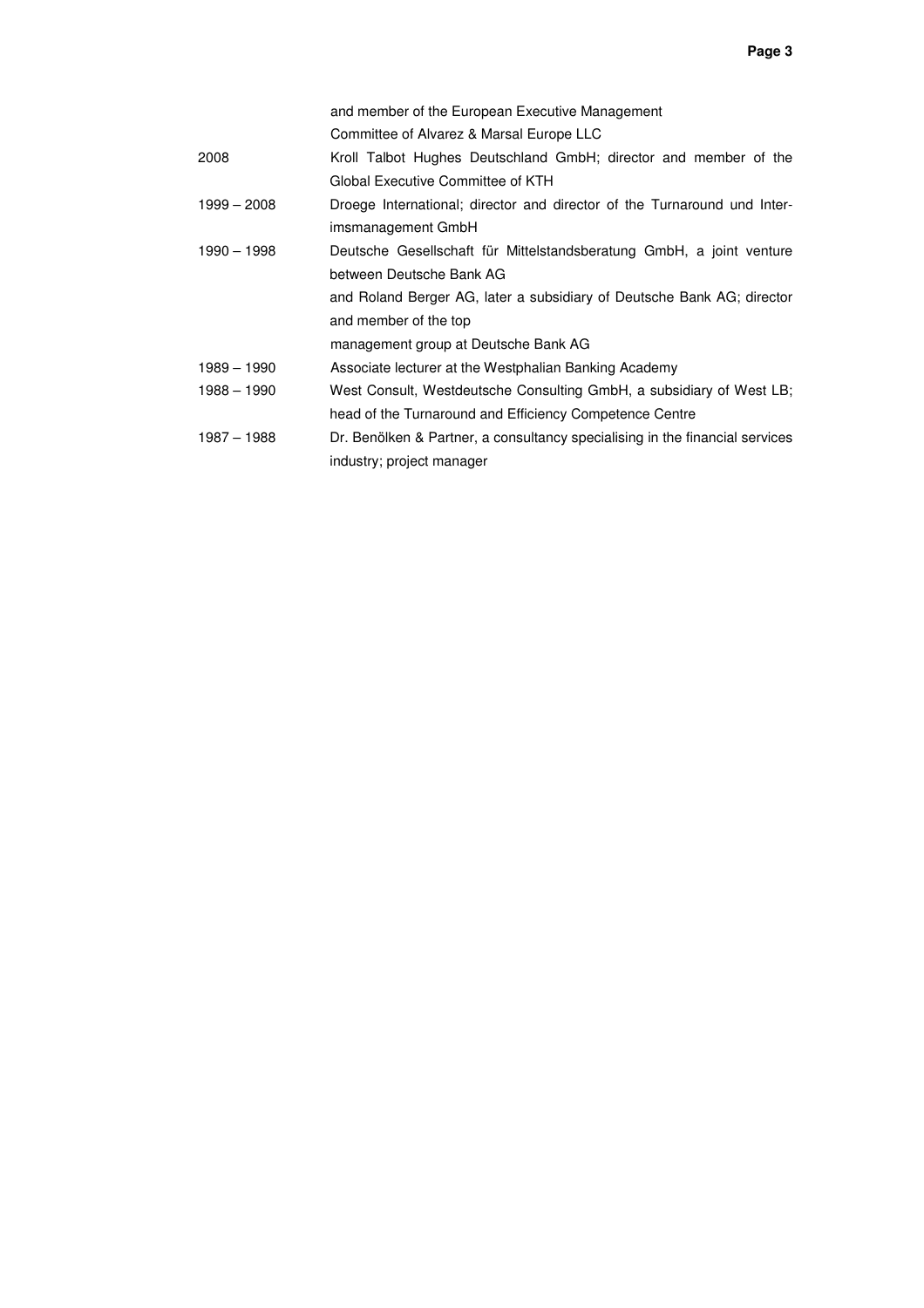### **Prof. Dr. Uwe Loos**

**Stuttgart** Industrial Consultant

Year of birth 1946

Place of birth Worms

#### **Education**

| 1965<br>1966-1970 | Airframe mechanic apprenticeship, Augsburg<br>General Mechanical Engineering degree, Dipl.-Ing. FH, Augsburg Univer-<br>sity of Applied Sciences |
|-------------------|--------------------------------------------------------------------------------------------------------------------------------------------------|
| 1970-1973         | Production Engineering, Dipl.-Ing., TU Berlin                                                                                                    |
| 1973-1975         | Doctorate, Production Organization, Dr.-Ing.                                                                                                     |

#### **Professional Background**

| 1975-1978         | Siemens, Production Management                                       |
|-------------------|----------------------------------------------------------------------|
| 1978-1985         | FAG Kugelfischer, Process Planning Manager, Technical Manager, Tech- |
|                   | nical Administrative Department                                      |
| 1985-1989         | Krupp AG, Corporate Technical Department                             |
| 1989-1990         | Ina KG. Production Director                                          |
| 1990-1993         | <b>GKN Ltd., Production Director</b>                                 |
| 1993-1998         | Porsche AG, Production and Logistics Director                        |
| 1998-2002         | FAG Kugelfischer, Chairman of the Executive Board                    |
| 2002-2003         | Dekra AG, Chairman of the Executive Board                            |
| <b>Since 2004</b> | Multi Supervisory Board and Advisory Board                           |

### **Membership in statutory supervisory boards in Germany:**

- KUKA Aktiengesellschaft, Augsburg
- Dorma Holding GmbH & Co. KGaA, Ennepetal

# **Membership in comparable controlling bodies of business enterprises in Germany and abroad:**

- Bharat Forge LTD, Pune, India
- CDP Bharat Forge GmbH, Ennepetal
- Bharat Forge Aluminiumtechnik GmbH & Co. KG, Brand-Erbisdorf
- Kenersys GmbH, Münster
- Fritz GmbH, Bietigheim-Bissingen

#### **d) Dr. Michael Proeller**

Augsburg

Economist

CEO and Managing Director of Erhardt + Leimer GmbH, Augsburg (and CEO of other companies in the Erhardt + Leimer Group)

Year of birth 1965 Place of birth Augsburg